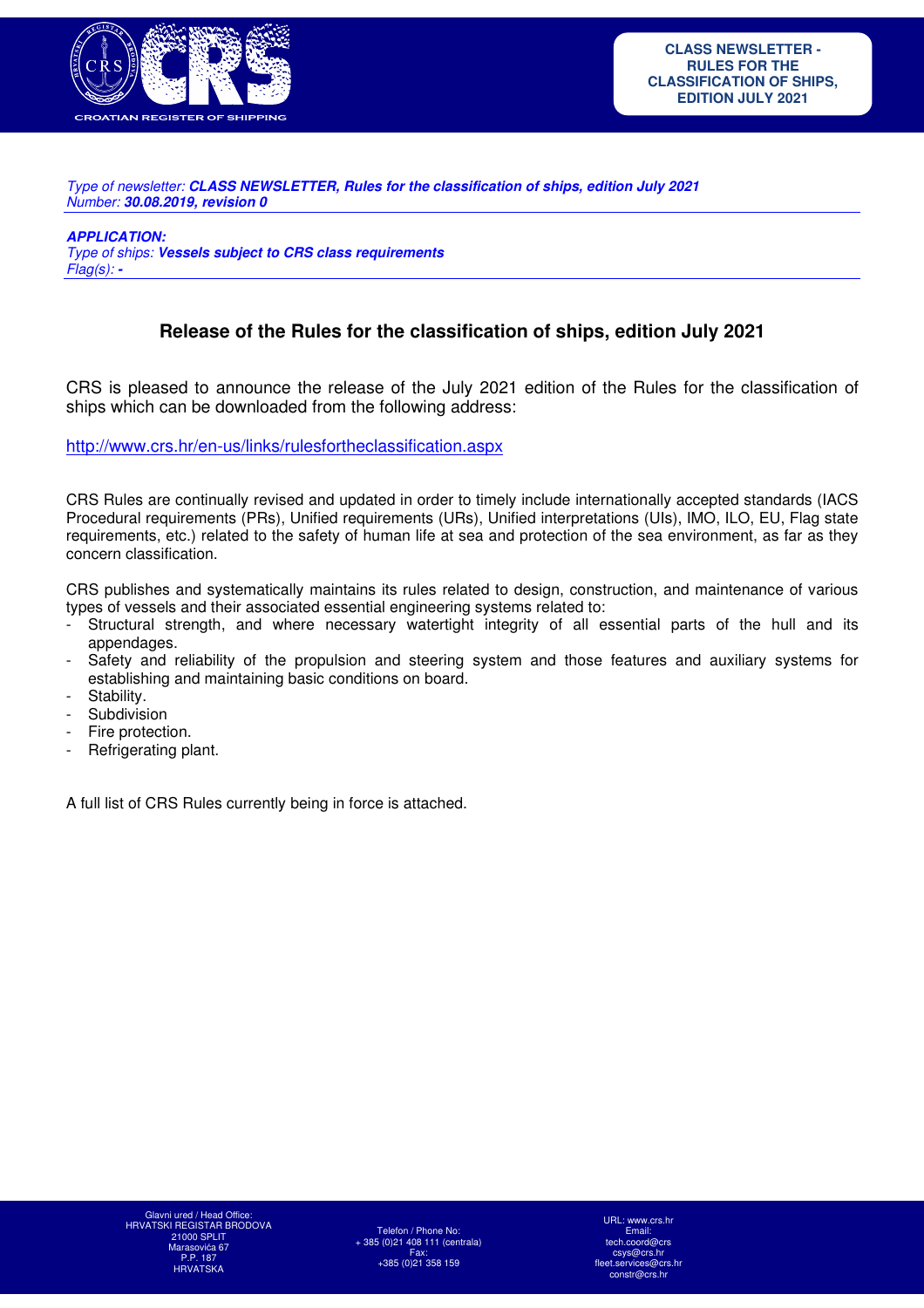# **CROATIAN REGISTER OF SHIPPING**  *HRVATSKI REGISTAR BRODOVA*

# **RULES OF CROATIAN REGISTER OF SHIPPING, July 2021** PRAVILA HRVATSKOG REGISTRA BRODOVA, srpanj 2021.

### **RULES FOR THE CLASSIFICATION OF SHIPS**

PRAVILA ZA KLASIFIKACIJU BRODOVA

|                   |                                                                                                                                                        | Edition - Izdanje      |
|-------------------|--------------------------------------------------------------------------------------------------------------------------------------------------------|------------------------|
| <b>PART1</b>      | <b>GENERAL REQUIREMENTS</b><br>OPĆI PROPISI                                                                                                            | July $2021 - new$      |
| Chapter 1         | <b>General</b> information<br>Općenito                                                                                                                 | July $2021 - new$      |
| Chapter 2         | Survey during construction and initial survey<br>Nadzor nad gradnjom i osnovni pregled                                                                 | July $2021 - new$      |
| Chapter 3         | Type approval of products<br>Tipno odobrenje proizvoda                                                                                                 | <b>July 2021 - new</b> |
| <b>Chapter 4</b>  | Approval of manufacturers and service suppliers<br>Odobrenje proizvođača i uslužnih tvrtki                                                             | July $2021 - new$      |
| Chapter 5         | Surveys of ships in service<br>Pregledi postojećih brodova                                                                                             | July $2021 - new$      |
| Chapter 6         | Requirements for additional class notations<br>Zahtjevi za dodatne oznake klase                                                                        | <b>July 2021 - new</b> |
| <b>PART 2</b>     | <b>HULL</b><br><b>TRUP</b>                                                                                                                             | <b>July 2020</b>       |
|                   | HULL - Amendments No. 1<br>TRUP - Izmjene i dopune broj 1                                                                                              | <b>July 2021 - new</b> |
| <b>PART 3</b>     | <b>HULL EQUIPMENT</b><br><b>OPREMA TRUPA</b>                                                                                                           | <b>July 2020</b>       |
|                   | <b>HULL EQUIPMENT - Amendments No. 1</b><br>OPREMA TRUPA - Izmjene i dopune broj 1                                                                     | <b>January 2021</b>    |
| PART <sub>4</sub> | <b>STABILITY</b><br><b>STABILITET</b>                                                                                                                  | <b>January 2020</b>    |
|                   | STABILITY - Amendments No. 1<br>STABILITET - Izmjene i dopune broj 1                                                                                   | July $2021 - new$      |
| <b>PART 5</b>     | <b>SUBDIVISION</b><br><b>PREGRAĐIVANJE</b>                                                                                                             | <b>January 2020</b>    |
| <b>PART7</b>      | <b>MACHINERY INSTALLATION</b><br><b>STROJNI UREĐAJ</b>                                                                                                 | <b>January 2020</b>    |
|                   | <b>MACHINERY INSTALLATION - Amendments No. 1</b><br>STROJNI UREĐAJ - Izmjene i dopune broj 1                                                           | <b>January 2021</b>    |
| <b>PART 8</b>     | <b>PIPING</b><br><b>CJEVOVODI</b>                                                                                                                      | <b>January 2021</b>    |
| <b>PART9</b>      | <b>MACHINES</b><br>STROJEVI                                                                                                                            | <b>January 2020</b>    |
|                   | MACHINES - Amendments No. 1<br>STROJEVI - Izmjene i dopune broj 1                                                                                      | <b>July 2020</b>       |
|                   | <b>MACHINES - Amendments No. 2</b><br>STROJEVI - Izmjene i dopune broj 2                                                                               | <b>January 2021</b>    |
|                   | <b>MACHINES - Amendments No. 3</b><br>STROJEVI - Izmjene i dopune broj 3                                                                               | July $2021 - new$      |
| <b>PART 10</b>    | <b>BOILERS, HEAT EXCHANGERS AND PRESSURE VESSELS</b><br>KOTLOVI, IZMJENJIVAČI TOPLINE I POSUDE POD TLAKOM                                              | <b>July 2009</b>       |
|                   | <b>BOILERS, HEAT EXCHANGERS AND PRESSURE VESSELS - Amendments No. 1</b><br>KOTLOVI, IZMJENJIVAČI TOPLINE I POSUDE POD TLAKOM - Izmjene i dopune broj 1 | <b>July 2016</b>       |
| <b>PART 11</b>    | <b>REFRIGERATING PLANT</b><br>RASHLADNI UREĐAJ                                                                                                         | <b>July 2009</b>       |
|                   |                                                                                                                                                        |                        |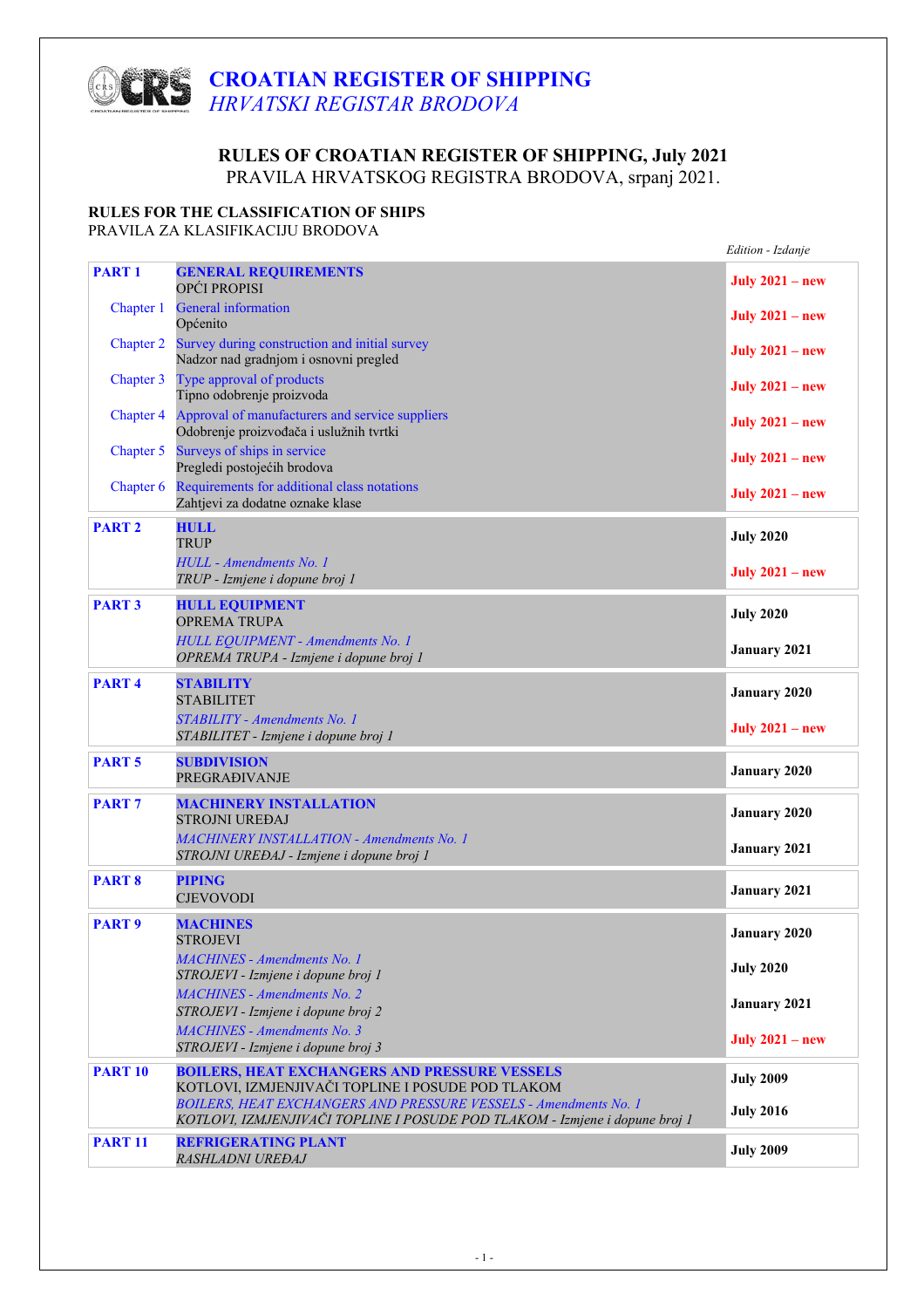### **RULES FOR THE CLASSIFICATION OF SHIPS** PRAVILA ZA KLASIFIKACIJU BRODOVA

| <b>PART 12</b> | <b>ELECTRICAL EQUIPMENT</b><br>ELEKTRIČNA OPREMA<br>ELECTRICAL EQUIPMENT - Amendments No. 1                                                      | <b>January 2020</b>                                                      |
|----------------|--------------------------------------------------------------------------------------------------------------------------------------------------|--------------------------------------------------------------------------|
|                | ELEKTRIČNA OPREMA - Izmjene i dopune broj 1                                                                                                      | <b>January 2021</b>                                                      |
| <b>PART 13</b> | <b>AUTOMATION</b><br><b>AUTOMATIZACIJA</b>                                                                                                       | <b>January 2020</b>                                                      |
| <b>PART 17</b> | <b>FIRE PROTECTION</b><br>PROTUPOŽARNA ZAŠTITA                                                                                                   | <b>January 2020</b>                                                      |
|                | <b>FIRE PROTECTION - Amendments No. 1</b><br>PROTUPOŽARNA ZAŠTITA - Izmjene i dopune broj 1                                                      | <b>July 2020</b>                                                         |
|                | <b>FIRE PROTECTION - Amendments No. 2</b><br>PROTUPOŽARNA ZAŠTITA - Izmjene i dopune broj 2                                                      | January 2021                                                             |
|                | <b>FIRE PROTECTION - Amendments No. 3</b><br>PROTUPOŽARNA ZAŠTITA - Izmjene i dopune broj 3                                                      | July $2021 - new$                                                        |
| <b>PART 24</b> | <b>NON-METALLIC MATERIALS</b><br>NEMETALNI MATERIJALI                                                                                            | <b>July 2017</b>                                                         |
| <b>PART 25</b> | <b>METALLIC MATERIALS</b><br><b>METALNI MATERIJALI</b>                                                                                           | July $2021 - new$                                                        |
| <b>PART 26</b> | <b>WELDING</b><br>ZAVARIVANJE                                                                                                                    | July $2021 - new$                                                        |
| <b>PART 27</b> | <b>CHEMICAL TANKERS</b><br>TANKERI ZA KEMIKALIJE                                                                                                 | January 2021                                                             |
| <b>PART 28</b> | <b>HIGH-SPEED CRAFT</b><br><b>BRZI BRODOVI</b>                                                                                                   | <b>January 2020</b>                                                      |
| <b>PART 29</b> | POLAR CLASS SHIPS AND ICE CLASS SHIPS<br>BRODOVI S POLARNOM KLASOM I BRODOVI S KLASOM ZA LED                                                     | <b>January 2019</b>                                                      |
|                | POLAR CLASS SHIPS AND ICE CLASS SHIPS - Amendments No. 1<br>BRODOVI S POLARNOM KLASOM I BRODOVI S KLASOM ZA LED - Izmjene i dopune broj 1        | January 2021                                                             |
| <b>PART 34</b> | RULES FOR THE CLASSIFICATION OF VESSELS OF LESS THAN 24 METERS IN<br><b>LENGTH</b><br>PRAVILA ZA KLASIFIKACIJU PLOVILA DULJINE MANJE OD 24 METRA | July $2021 - new$                                                        |
|                | <b>COMMON STRUCTURAL RULES FOR BULK CARRIERS AND OIL TANKERS</b>                                                                                 | January 2020 edition<br>(coming into force<br><b>July 2020)</b>          |
|                | <b>Common Structural Rules for Bulk Carriers and Oil Tankers, Rule Change Notice</b><br>(RCN) 1 to January 2020 edition                          | July $2021 - new$                                                        |
|                | <b>COMMON STRUCTURAL RULES FOR BULK CARRIERS AND OIL TANKERS</b>                                                                                 | <b>January 2021 edition</b><br>(coming into force<br>July $2021$ ) – new |

### **RULES FOR TECHNICAL SUPERVISION OF SEA-GOING SHIPS** PRAVILA ZA TEHNIČKI NADZOR POMORSKIH BRODOVA

 *Edition - Izdanje*

| <b>PART 19</b> | <b>CARGO HANDLING GEAR AND LIFTING APPLIANCES</b><br>UREĐAJ ZA RUKOVANJE TERETOM I NAPRAVE ZA DIZANJE                                                         | January 2011                     |
|----------------|---------------------------------------------------------------------------------------------------------------------------------------------------------------|----------------------------------|
| <b>PART 20</b> | <b>PROTECTION AT WORK AND CREW ACCOMMODATION</b><br>ZAŠTITA PRI RADU I SMJEŠTAJ POSADE                                                                        | January 2015                     |
| <b>PART 22</b> | <b>POLLUTION PREVENTION</b><br>SPREČAVANJE ONEČIŠĆENJA<br><b>POLLUTION PREVENTION - Amendments No. 1</b><br>SPREČAVANJE ONEČIŠĆENJA - Izmjene i dopune broj 1 | <b>July 2020</b><br>January 2021 |